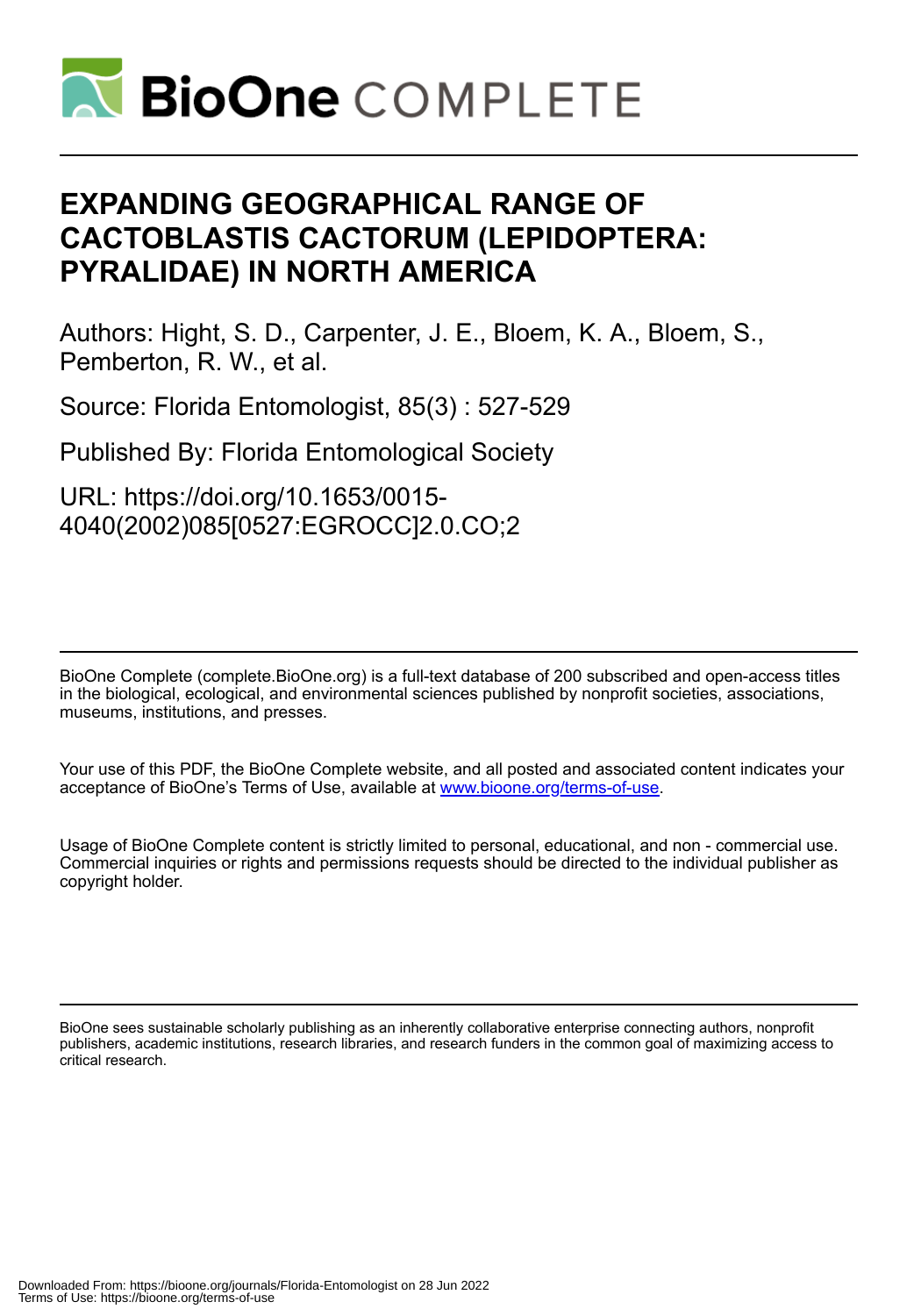# EXPANDING GEOGRAPHICAL RANGE OF *CACTOBLASTIS CACTORUM* (LEPIDOPTERA: PYRALIDAE) IN NORTH AMERICA

S. D. HIGHT<sup>1</sup>, J. E. CARPENTER<sup>2</sup>, K. A. BLOEM<sup>3</sup>, S. BLOEM<sup>4</sup>, R. W. PEMBERTON<sup>5</sup> AND P. STILING<sup>6</sup> 1 USDA-ARS, at Florida A & M University, CESTA, Center for Biological Control, Tallahassee, FL 32307

### 2 USDA-ARS-CPMRU, Tifton, GA 31794

3 USDA-APHIS-PPQ-CPHST-NBCI, at Florida A&M University, CESTA, Center for Biological Control, Tallahassee, FL 32307

## 4 USDA-APHIS-NBCI, at University of Florida, NFREC, Quincy, FL 32351

5 USDA-ARS, Invasive Plant Research Laboratory, Ft. Lauderdale, FL 33314

6 Department of Biology, University of South Florida, Tampa, FL 33620

Control of invasive prickly pear cacti, *Opuntia* spp. (Cactaceae), by the cactus moth, *Cactoblastis cactorum* Berg (Lepidoptera: Pyralidae), is often cited as a classic example of successful biological control (Dodd 1940, Moran & Zimmermann 1984). However, the unintentional arrival of *C. cactorum* in Florida (Habeck & Bennett 1990) raised concerns for the safety of native and rare *Opuntia* in the Florida Keys and for the potential spread of *C. cactorum* to *Opuntia*-rich areas of the western USA and Mexico. In addition to threatening cactus agriculture in the region and the biodiversity of native ecosystems, the negative publicity on such a well-known biological control agent could dampen public support for future weed biological control programs. In September 2000, a workshop was convened to evaluate the potential impact of *C. cactorum* in North America. The workshop proceedings, published in the Florida Entomologist (Dec. 2001 Volume 84), provide a thorough review of the subject.

The first record of *C. cactorum* in North America was from Big Pine Key, FL, in October 1989 (Habeck & Bennett 1990). Over the next decade the insect spread north along both Florida coasts (Johnson & Stiling 1998) and by 2000 was detected at Cedar Key along the Gulf Coast and at Sapelo Island, GA, along the Atlantic Coast (Fig. 1). It was not present at Horseshoe Point, Piney Point or Keaton Beach in September 2000. Colonization of *Opuntia* spp. in the Florida interior has been slower than along coastal areas, although infestations around Orlando in Orange and Osceola Counties have been reported (Fig. 1).

Surveys for larval damage and egg sticks along the Atlantic and Gulf Coasts were conducted in 2001 to improve our knowledge of the distribution of *C. cactorum* and to delimit the leading edge of its expanding range (Fig. 1). Numerous plants of *O. stricta* (Haw.) Haworth and *O. pusilla* (Haworth) Nuttal were sampled in Florida at St. Marks National Wildlife Refuge, Dekel Beach,

Keaton Beach and Steinhatchee in March 2001. No *C. cactorum* were found; however, a native cactus moth, *Melitara prodenialis* Walker (Lepidoptera: Pyralidae), was found infesting both species at all locations except St. Marks. In July 2001, *O. stricta* cacti were sampled at Big Lagoon State Recreation Area, Perdido Key, Pensacola, Destin, Panama City Beach, St. George Island, St. Marks, Adams Beach, Dekel Beach and Keaton Beach. No *C. cactorum* were found, but *M. prodenialis* larvae were present in large numbers at St. George Island and St. Marks. Surveys also were conducted at Jekyll and Tybee Islands, GA, and Hilton Head Island, SC. *Opuntia stricta* and *O. pusilla* throughout Jekyll Island and along the causeway connecting the island to the mainland were heavily infested with *C. cactorum* and to a lesser extent with *M. prodenialis*. *Opuntia stricta* on Tybee Island also were found infested with *C. cactorum*. No *C. cactorum* were detected on Hilton Head Island. Further surveys in August 2001 at Hilton Head, Kiawah Island, Charleston and Myrtle Beach revealed no *C. cactorum*.

These locations were surveyed again in 2002 and the search expanded to include areas north of Savannah, GA, along the Atlantic Coast and areas west of Cedar Key, FL, along the Gulf Coast (Fig. 1). In addition, virgin female-baited sticky traps (Pherocon 1-C) were deployed in selected areas to supplement survey efforts in areas with low population densities. *Cactoblastis cactorum* was detected as far north as Folly Island, near Charleston, SC. Larvae were collected from *O. stricta*, *O. pusilla*, *O. humifusa* (Raf.) Rafinesque and *O. ficus-indica* (L.) Miller on the South Carolina Islands of Hunting, Edisto and Folly. No *C. cactorum* were found at locations north of Charleston (Bull Island, Pawleys Island, Huntington Beach, Surfside Beach and Myrtle Beach), although *M. prodenialis* was collected at all locations. Surveys in 2002 of previously uninfested sites along the Gulf Coast identified the presence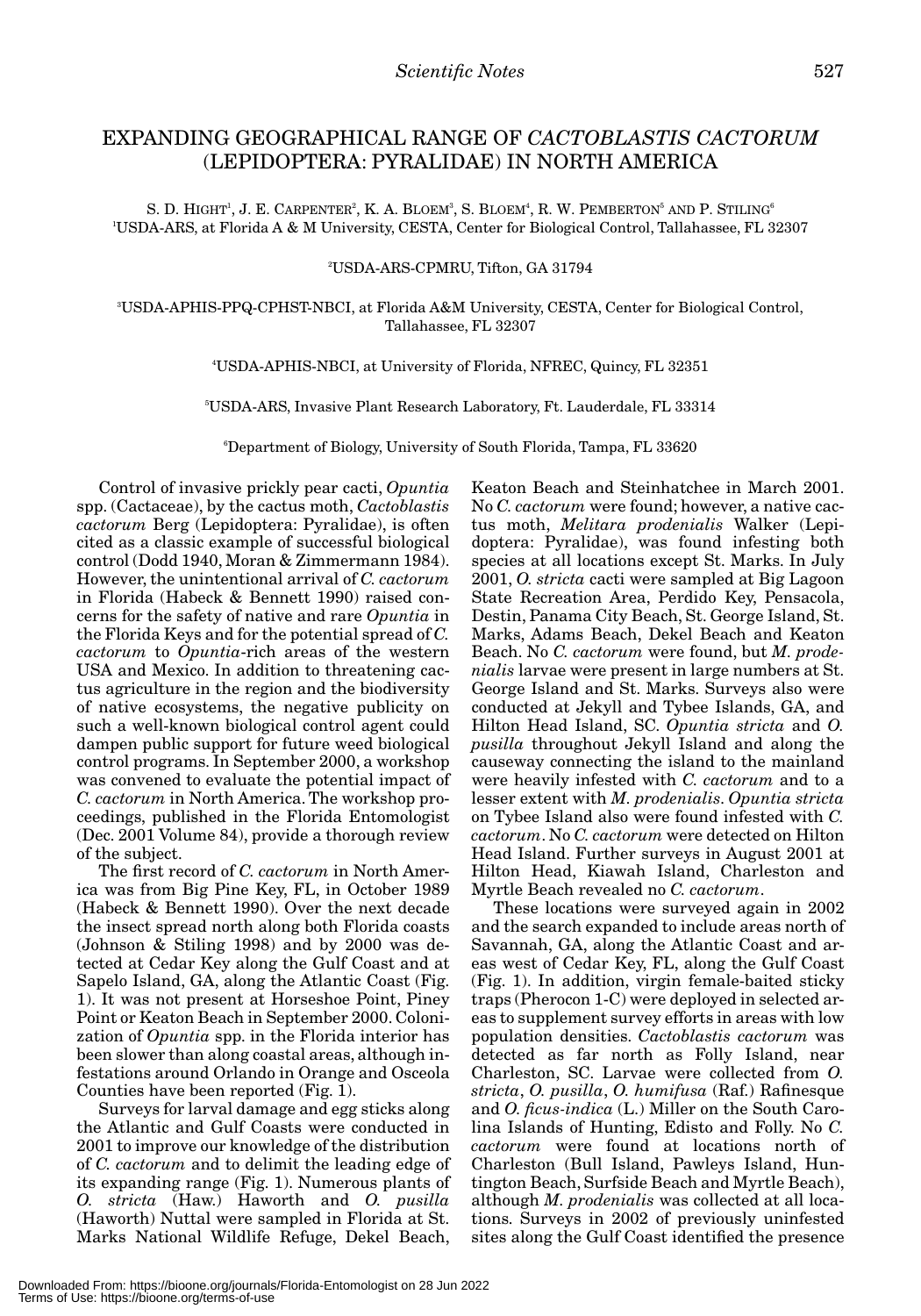

Fig. 1. The currently known distribution of *Cactoblastis cactorum* in North America, delineating new infested areas detected since 2000. The gray shaded area represents the known distribution to 1999.

of *C. cactorum* on *O. stricta* at Keaton Beach and St. Marks. Additional westward surveys found *C. cactorum* established at St. George Island.

In Florida, *C. cactorum* threatens one of the rarest plants in North America, *Opuntia corallicola* (Small) Werderm., a species endemic to the Florida Keys (Austin et al. 1998). By the time *C. cactorum* was detected in Florida only one small population of 13 mature *O. corallicola* was known to exist at Little Torch Key (Gordon & Kubisiak 1998). By 1990 several plants were infested with *C. cactorum* and one plant was killed (Stiling & Moon 2001). Since that time, the Nature Conservancy's effort to detect and remove the moth's egg sticks has enabled this cactus population to persist (Higgins 2001).

The status of *O. corallicola* brightened in December 2001 when a vigorous population was discovered at Swan Key, 100 miles north of Little Torch

Key (Bradley & Woodmansee in press). This population consists of approximately 570 plants, including many of reproductive size. In February 2002, we examined 228 plants to estimate the level of attack by *C. cactorum*. Twenty-five mature *O. stricta* growing on Swan Key also were examined. No evidence of *C. cactorum* frass or larval head capsules was found in either species, even when dead and hollow *O. corallicola* cladodes were dissected. Future efforts should concentrate on the development of a management plan to monitor the Swan Key *O. corallicola* population to detect invasion by *C. cactorum*. *Cactoblastis cactorum* has been recorded on Key Largo and at Cape Florida on Key Biscayne, 14 miles south and 22 miles north of Swan Key, respectively, as well as on the mainland, which is 5 miles to the west. The absence of *C. cactorum* at Swan Key suggests some heterogeneity in the moth's geographic occurrence in southern Florida.